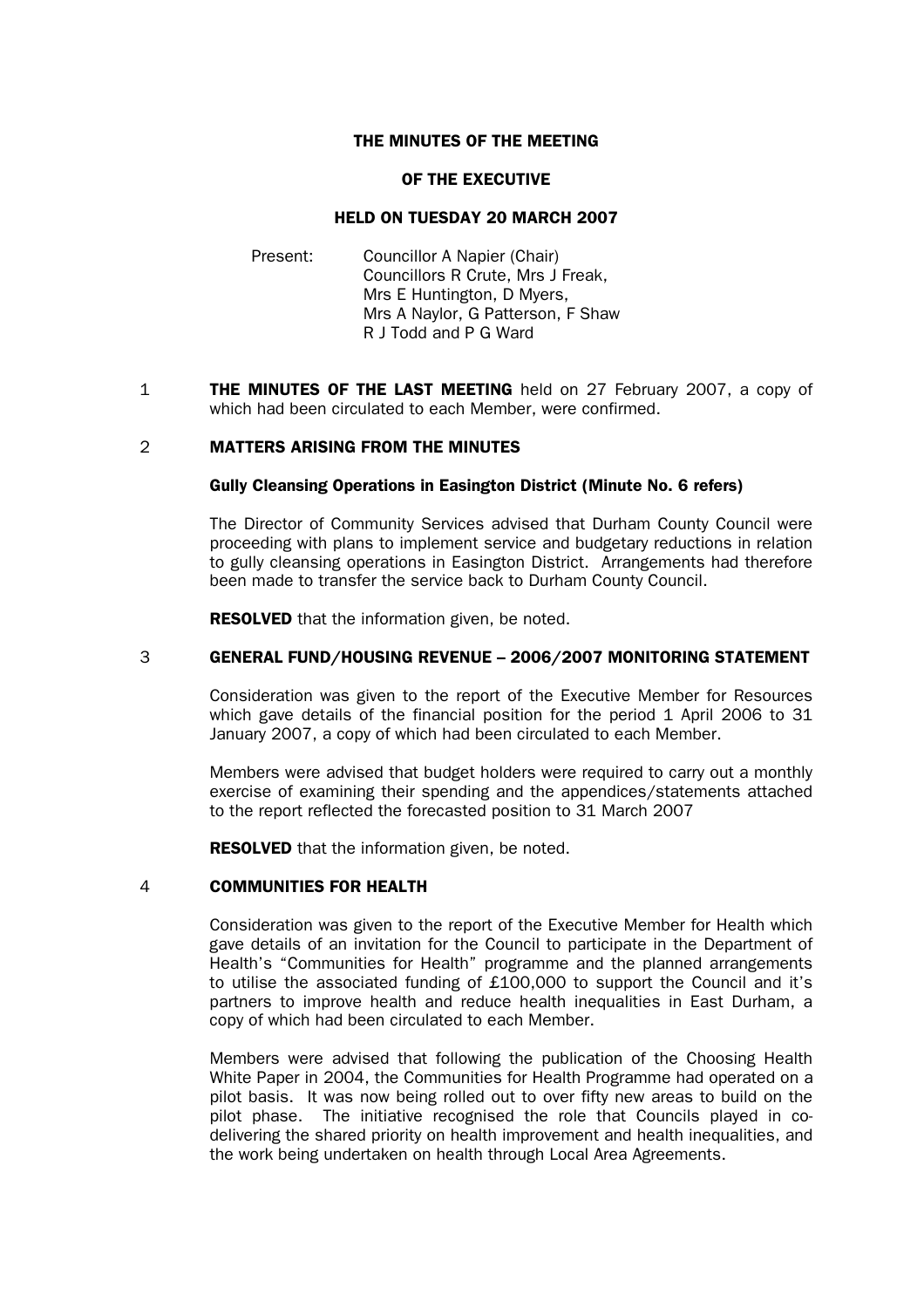The funding award of £100,000 was non recurrent and would help develop the capacity of local health partnerships, and in particular strengthen the role that community groups and the voluntary sector could make in changing behaviours that had an adverse impact on health.

RESOLVED that approval be granted for the Council to participate in the Department of Health's Communities for Health Programme and this be undertaken in partnership with the East Durham Local Strategic Partnership's Health Improvement Group.

#### 5 REVIEW OF HEALTH SERVICES NORTH AND SOUTH OF THE TEES: OUTCOME OF REPORT OF INDEPENDENT RECONFIGURATION PANEL

 Consideration was given to the report of the Executive Member for Health which gave details of the outcome of the Secretary of State of Health's referral to the Independent Reconfiguration Panel of proposed changes to paediatric and maternity services for the North Tees area as part of the wider Review of Health Services North and South of the Tees following the Darzi Review completed in July 2005, a copy of which had been circulated to each Member.

 Members were advised that the referral of this matter to the Independent Reconfiguration Panel arose because of objections to the reconfiguration service proposals by the Joint Scrutiny Committee formed by the Local Authorities of Tees Valley, North Yorkshire and Durham County Councils, who did not accept the recommendations related to the establishment of a consultant led Women's and Children's Centre of Excellence at the University Hospital Hartlepool.

 The Secretary of State's appointed Service Reconfiguration Panel undertook its review between October and December 2006 and presented their report to the Secretary of State in December 2006. The report made a number of recommendations details of which were outlined in Appendix 1 to the report.

 The Secretary of State had now considered the report and confirmed in a letter to the Chair of the Joint Local Authority Health Scrutiny Committee and to other stakeholders that the report's recommendations had been accepted. This effectively brought the review process to a conclusion.

 The Leader of the Council had written to the Secretary of State to express disappointment at the outcome and the fact that it was considered that this would weaken the role of University Hospital Hartlepool as a general hospital facility to the detriment of residents in East Durham.

 The Partnerships Scrutiny Committee's views were sought on how they could assist and the matters they had agreed to consider were outlined in the report.

The Chair thanked all those involved in the review for the work undertaken.

#### RESOLVED that: -

- (i) the outcome of the Secretary of State for Health's decision on the future of paediatric and maternity services for the North Tees and Hartlepool NHS Trust area based on advice from the Independent Reconfiguration Panel be noted;
- (ii) the view of the Executive Members involved in this work be endorsed in that the Council could not accept the concluding recommendation of the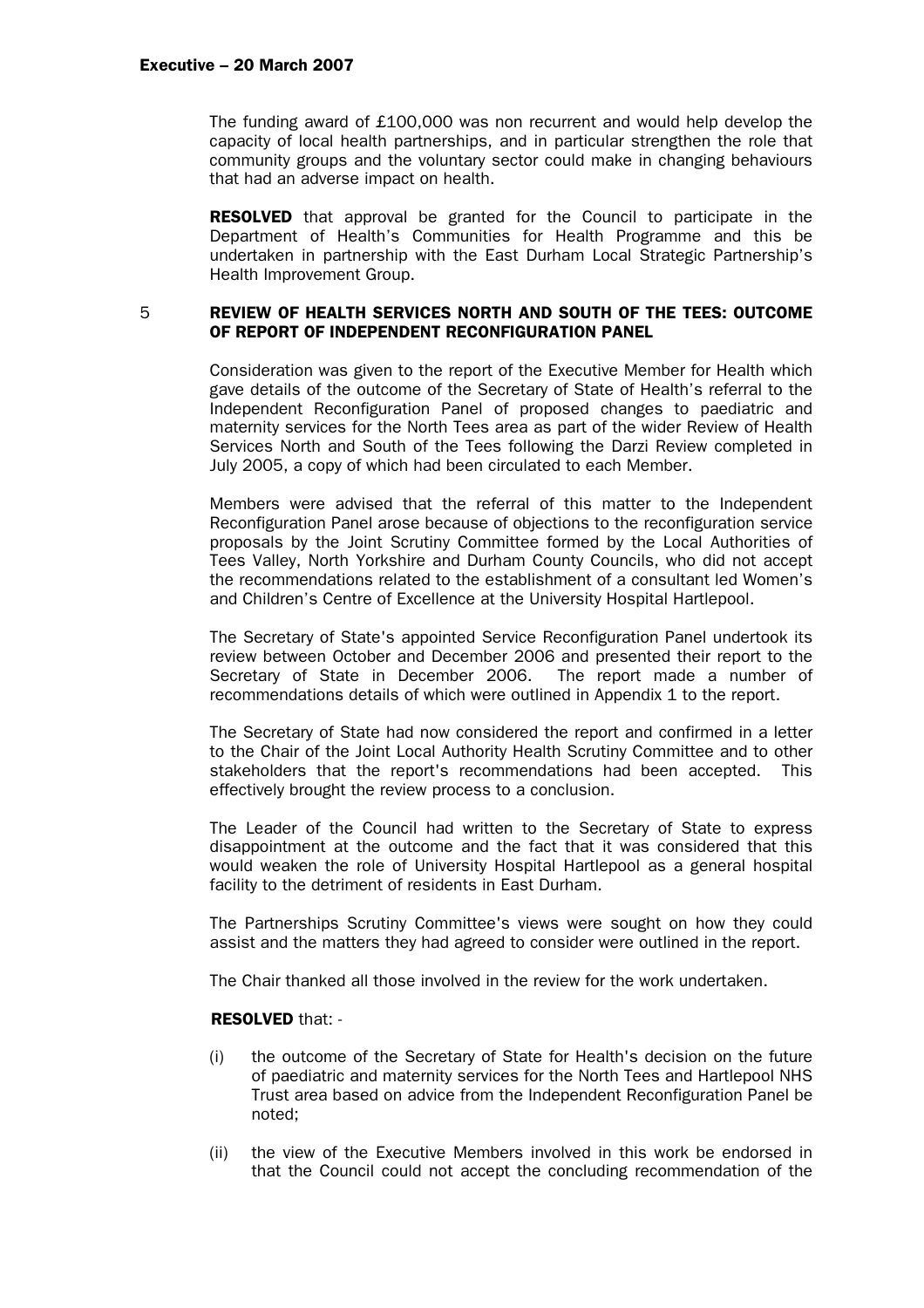Panels report because of its failure to address the key concerns of the Council in supporting the original North Tees Area Review proposals;

(iii) the actions undertaken by the Partnerships Scrutiny Committee to consider the implementation of the proposals and how effectively they would address the health needs and accessibility issues faced by the communities of East Durham be noted.

#### 6 FUNDING TO SUPPORT THE IMPLEMENTATION OF THE NEW SMOKE FREE LEGISLATION

Consideration was given to the report of the Executive Member for Health which sought approval to secure funding to assist in the implementation of new "Smoke Free" legislation within the district of Easignton, which was a statutory function as required by the Health Act 2006 and the Smoke Free (Premises and Enforcement) Regulations 2006.

Members were advised that from 1 July 2007 Councils in England must have resources available to fulfil their statutory duties under the new legislation to ensure workplaces were smoke free.

The authorities Environmental Health Unit would take the lead in the implementation and enforcement of the new legislation.

To assist local authorities to fulfil their commitments to enforce the provisions of the smoke free legislation the Department of Health had made £9,743 funding available for 2006/2007 and £47,422 for 2007/2008.

Details of the 4 options available for the implementation of the legislation were outlined in the report.

Option 4 was favourable as it provided a designated point of contact. Staff in the Commercial Enforcement team already had experience and there was additional flexibility within the team in the event of emergencies, or if demand for the smoke free service dropped.

# RESOLVED that: -

- (i) the Council adopt option 4 as the appropriate course of action and a member of the Commercial Enforcement team be seconded to the "Smoke Free Enforcement Officer" post, duties such as food hygiene inspections would be back filled with consultancy staff, and a new 1 year temporary "Smoke Free Support Officer" post be created
- (ii) the cost be met from the grant from the Department of Health, with an appropriate cost centre, coded to show the smoke free legislation, being created to control the cost of the implementation of the new regime
- (iii) the monies allocated for 2006/2007 be carried forward to 2007/2008

# 7 FUNDING – EASINGTON AND DISTRICT CITIZENS ADVICE BUREAU

Consideration was given to the report of the Executive Member for Social Inclusion and Culture which sought confirmation of the Council's level of funding for the Easington and District Citizens Advice Bureau (CAB) for 2007/2008, a copy of which had been circulated to each Member.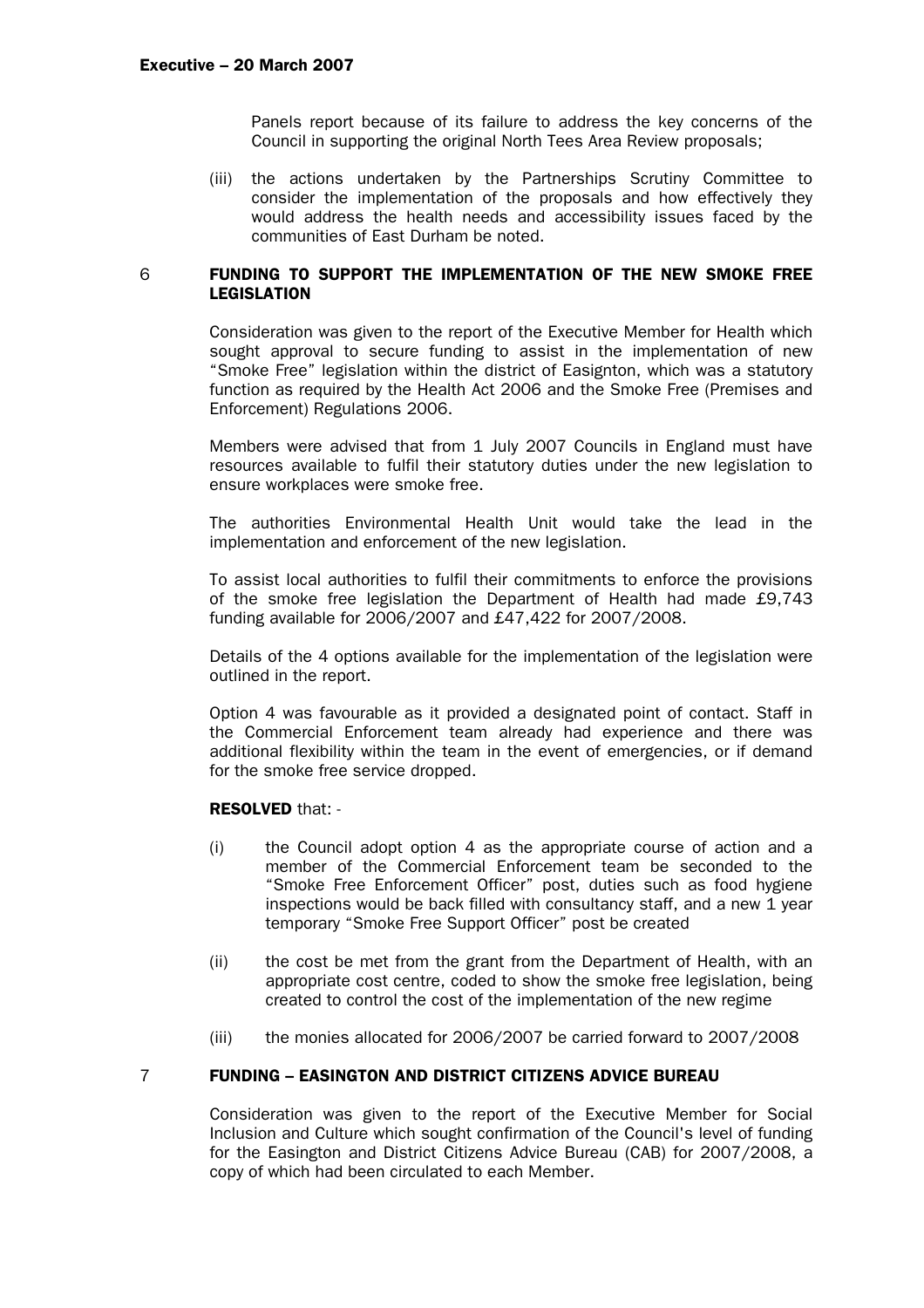#### Executive – 20 March 2007

Members were advised that the Authority had previously given a commitment to fund CAB for a period of four years to March 2008 i.e. for the term of the Council. This commitment had historically been based on the previous years allocation plus an inflationary increase. However, due to budgetary constraints it was agreed to increase the core grant by 5% in 2004/2005 and 4% each year thereafter. This commitment allowed the organisation to plan ahead and gave security and stability to their operations.

The Council had previously provided substantial financial support towards the running of the CAB in the District and the current level of funding was £108,854. The cost of providing the entire CAB service for 2007/2008 was estimated at £245,000.

During 2006 the bureau handled 10,756 client contacts and managed 22,003 issues on their behalf. This represented an increase of 15.1% on the number of issues handled in 2005. As a result of generalist and tribunal work the bureau had generated £1,058,291.49 in additional benefit income for their clients and had managed a further £2,463,899.61 in client debt related issues.

It was clear that the financial gains made by the bureau went some way to alleviate the poverty experienced by clients and benefited the local economy.

**RESOLVED** that a funding contribution of £113,208 to the Easington and District Citizens Advice Bureau for 2007/2008 be approved.

# PRIOR TO CONSIDERATION OF THE FOLLOWING ITEM OF BUSINESS COUNCILLOR D MYERS DECLARED A PERSONAL BUT NOT PREJUDICIAL **INTEREST**

# 8 CASTLE EDEN AND SEAHAM CONSERVATION AREA APPRAISALS

Consideration was given to the report of the Executive Member for Regeneration which sought approval for the Castle Eden and Seaham Conservation Area Appraisals and revised boundaries at both locations, a copy of which had been circulated to each Member.

# RESOLVED that: -

- (i) approval be granted for the Conservation Area Appraisals of Castle Eden and Seaham;
- (ii) the revised boundaries to the Castle Eden and Seaham Conservation Areas under the terms of Section 69 of the Planning (Listed Buildings and Conservation Areas) Act 1990 be approved.

# 9 ADDITIONAL URGENT ITEMS OF BUSINESS

In accordance with the Local Government Act, 1972, as amended by the Local Government (Access to Information) Act 1985, Section 100B(4)(b) the Chair, following consultation with the Proper Officer, agreed that two items of business, not shown on the Agenda, be considered as a matter of urgency. However, due to the confidential nature of one of the items it be considered following the exclusion of the press and public.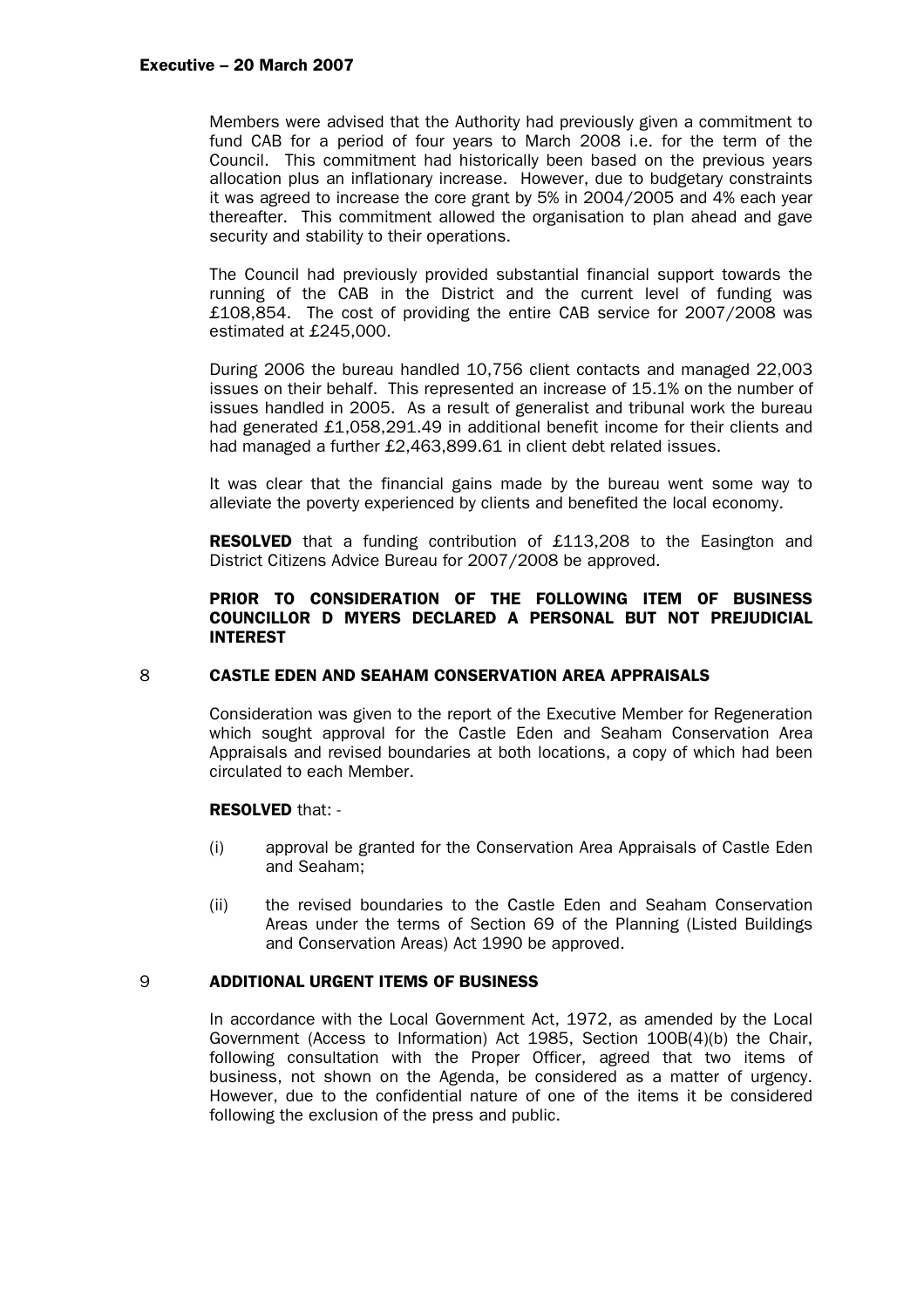### 10 PARTNERSHIP FRAMEWORK (AOB)

Consideration was given to the report of the Executive Member for Improvement which sought approval to a Partnership Framework for the Council, a copy of which had been circulated to each Member.

Members were advised that the Council had a track record of strong partnership working which had been recognised by the Audit Commission in CPA and pilot CPA inspections and in Direction of Travel.

The Partnership Framework put in place a formal structure by which the Council could make decisions about whether and how to enter into, participate in and, if necessary, leave partnership arrangements.

**RESOLVED** that the Council's Partnership Framework be approved.

# 11 EXCLUSION OF THE PRESS AND PUBLIC

**RESOLVED** that in accordance with Section 100A (4) of the Local Government Act, 1972 as amended by the Local Government (Access to Information) Act, 1985 the press and public be excluded from the meeting for the following items of business on the grounds that they involved the disclosure of exempt information, as defined in Paragraph 3, Part 1 of Schedule 12A of the Act.

# 12 LEASE OF FORESHORE AREAS IN DISTRICT OF EASINGTON

Consideration was given to the report of the Executive Member for Regeneration which sought approval for the Council to enter into a revised Lease with the Crown Estate Commissioners for the foreshore area at Crimdon, a copy of which had been circulated to each Member.

 Members were advised that the term foreshore referred to the area of beach between high and low tide

**RESOLVED** that approval be granted for the Council to enter into a new 10 year Lease with the Crown Estate Commissioners for the foreshore areas at Crimdon as outlined in Plan 2 of the report.

# 13 ST JOHN'S SQUARE, SEAHAM – MEMORANDUM OF UNDERSTANDING AND APPOINTMENT OF PROJECT MANAGEMENT CONSULTANCY SERVICE

Consideration was given to the report of the Executive Member for Regeneration which sought approval of a Memorandum of Understanding related to the development of St John's Square, Seaham and the appointment of a Project Management Consultancy Service to co-ordinate and take forward the scheme, a copy of which had been circulated to each Member.

# RESOLVED that: -

- (i) the Memorandum of Understanding to govern the redevelopment of St John's Square, Seaham, be approved;
- (ii) the Director of Regeneration and Development be authorised to sign the Memorandum of Understanding on behalf of the Council at the appropriate juncture;